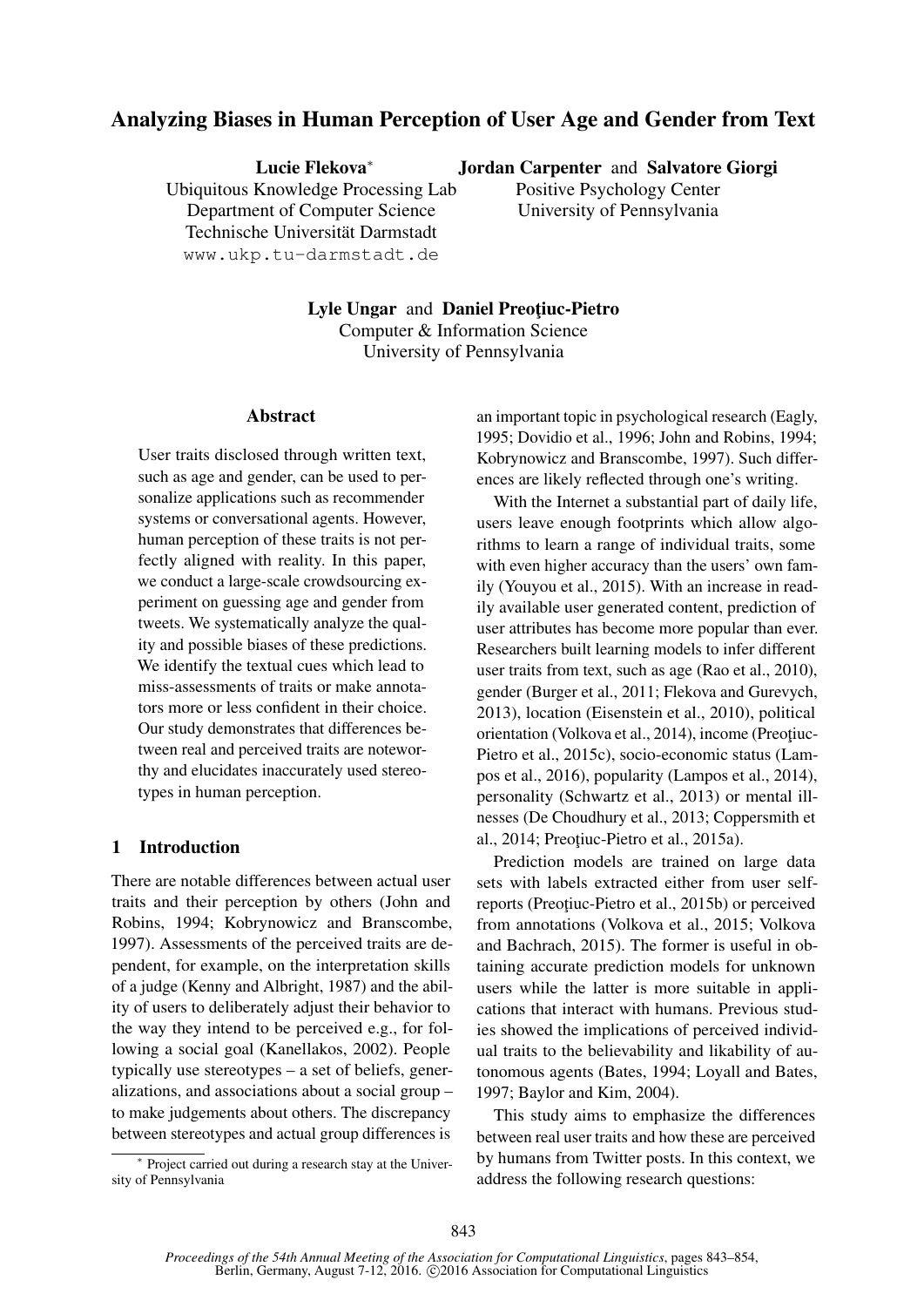- How accurate are people at judging traits of other users?
- Are there systematic biases humans are subject to?
- What are the implications of using human perception as a proxy for truth?
- Which textual cues lead to a false perception of the truth?
- Which textual cues make people more or less confident in their ratings?

We use age and gender as target traits for our analysis, as these are considered basic categories in person assessment (Quinn and Macrae, 2005) and are highly studied by previous research. Using a large-scale crowdsourcing experiment, we demonstrate that human annotators are generally accurate in assessing the traits of others. However, they make systematically different types of errors compared to a prediction model trained using the bag-of-words assumption. This hints at the fact that annotators over-emphasize some linguistic features based on their stereotypes. We show how this phenomenon can be leveraged to improve prediction performance and demonstrate that by replacing selfreports with perceived annotations we introduce systematic biases into our models.

In our analysis section, we directly test the accuracy of these stereotypes, as the human predictions must rely on these theories of relative differences between groups if no explicit cues are mentioned. We uncover remarkable differences between actual and perceived traits by using multiple lexical features: unigrams, clusters of words built from word embeddings and emotions expressed through posts. In our analysis of features that lead to wrong assessments we uncover that humans mostly rely on accurate stereotypes from textual cues, but sometimes over-emphasize them. For example, annotators assume that males post more than they do about sports and business, females show more joy, older users more interest in politics and younger users use more slang and are more self-referential. Similarly, we highlight the textual features which lead to higher self-reported confidence in guesses, such as the mentions of family and beauty products for gender or college and school related topics for age.

#### 2 Related Work

Studying gender differences has been a popular psychological interest over the past decades (Gleser et al., 1959; McMillan et al., 1977). Traditional studies worked on small data sets, which sometimes led to contradictory results – (Mulac et al., 1990) cf. (Pennebaker et al., 2003). Over the past years, researchers discovered a wide range of gender differences using large collections of data from social media or books combined with more sophisticated techniques. For example, Schler et al. (2006) apply machine learning techniques to a corpus of 37,478 blogs from the Blogger platform and find differences in the topics males and females discuss. Newman et al. (2008) showed that female authors are more likely to include pronouns, verbs, references to home, family, friends and to various emotions. Male authors use longer words, more articles, prepositions and numbers. Topical differences include males writing more about current concerns (e.g., money, leisure or sports). More recent author profiling experiments (Rangel et al., 2014; Rangel et al., 2015) revealed that gender can be well predicted from a large spectrum of textual features, ranging from paraphrase choice (Preotiuc-Pietro et al., 2016), emotions (Volkova and Bachrach, 2016), part-of-speech (Johannsen et al., 2015) and abbreviation usage to social network metadata, web traffic (Culotta et al., 2015), apps installed (Seneviratne et al., 2015) or Facebook likes (Kosinski et al., 2013). Bamman et al. (2014) also examine individuals whose language does not match their automatically predicted gender. Most of these experiments were based on self-reported gender in social media profiles.

The relationship between age and language has also been extensively studied by both psychologists and computational linguists. Schler et al. (2006) automatically classified blogposts into three age groups based on self-reported age using features from the Linguistic Inquiry and Word Count Framework (Pennebaker et al., 2001), online slang and part-of-speech information. Rosenthal and McKeown (2011) analyzed how both stylistic and lexical cues relate to gender on blogs. On Twitter, Nguyen et al. (2013) analyzed the relationship between language use and age, modelled as a continuous variable. They found similar language usage trends for both genders, with increasing word and tweet length with age, and an increasing tendency to write more grammatically correct, standardized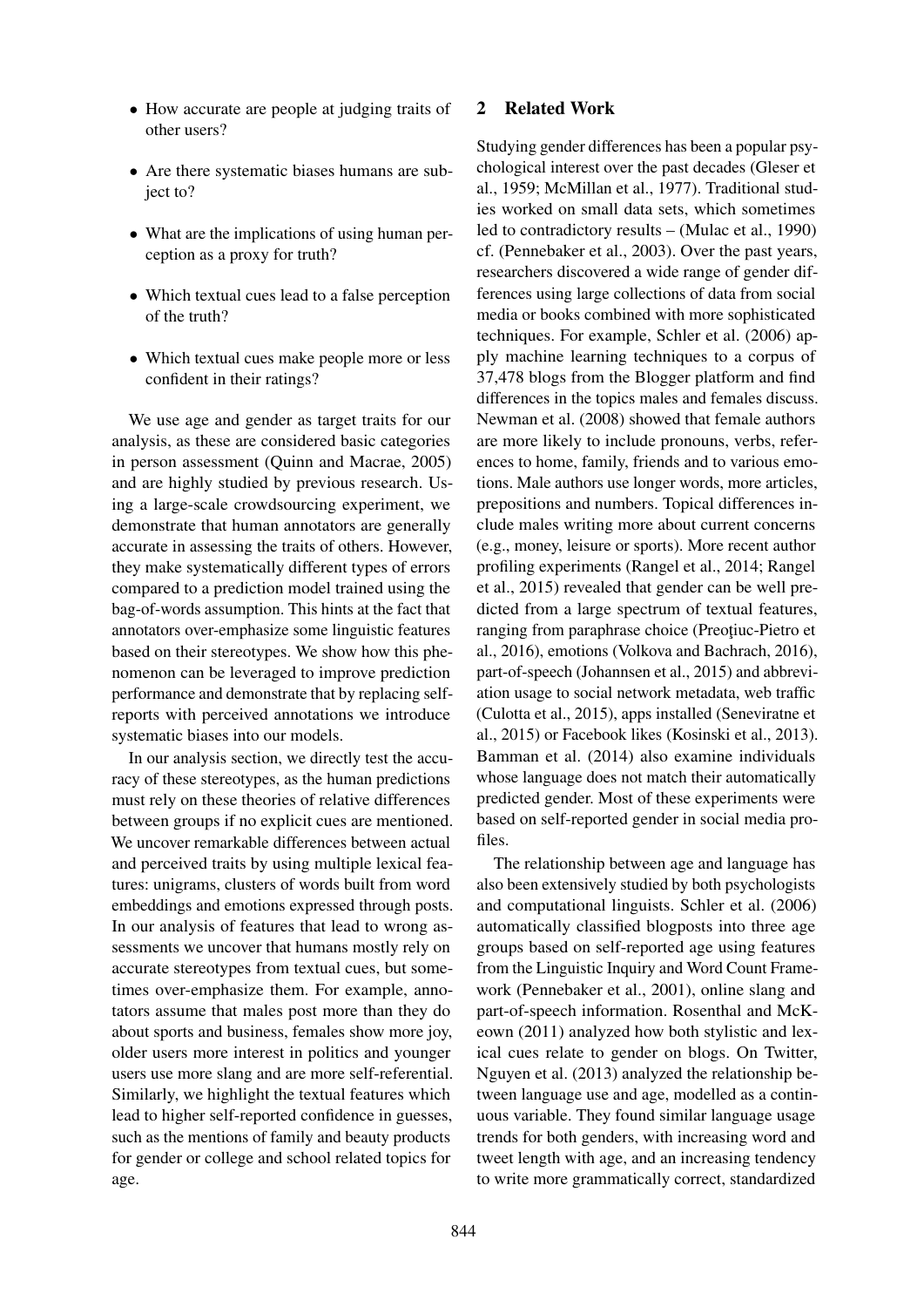text. Flekova et al. (2016) identified age specific differences in writing style and analyzed their impact beyond income. Recently, Nguyen et al. (2014) showed that age prediction is more difficult as age increases, specifically over 30 years. Hovy and Søgaard (2015) showed that the author age is a factor influencing training part-of-speech taggers.

Recent results on social media data report a performance of over 90% for gender classification and a correlation of  $r \sim 0.85$  for age prediction (Sap et al., 2014). However, authors can introduce their biases in text (Recasens et al., 2013). Accurate prediction of the true user traits is important for applications such as recommender systems (Braunhofer et al., 2015) or medical diagnoses (Chattopadhyay et al., 2011). Influencing perceived traits, on the other hand, enables a whole different range of applications - for example, researchers demonstrated that the perceived demographics influence student attitude towards a tutor (Baylor and Kim, 2004; Rosenberg-Kima et al., 2008). Perception alterations do not only strive for likeability - people intentionally use linguistic nuances to express social power (Kanellakos, 2002), which can be recognized by computational means (Bramsen et al., 2011). McConnell and Fazio (1996) show how gender-marked language colors the perception of target personality characteristics – enhanced accessibility of masculine and feminine attributes brought about by frequent exposure to occupation title suffixes influences the inferences drawn about the target person.

## 3 Data

In this study, we focus on analyzing human perception of two user traits: gender and age. For judging, we build data sets using publicly available Twitter posts from users with known self-reported age and gender. To study gender, we use the users from Burger et al. (2011), which are mapped to their self-identified gender as mentioned in other user public profiles linked to their Twitter account. This data set consists of 67,337 users, from which we subsample 2,607 users for human assessment. The age data set consists of 826 users that selfreported their year of birth and Twitter handle as part of an online survey.

We use the Twitter API to download up to 3200 tweets from these users. These are filtered for English language using an automatic method (Lui and Baldwin, 2012) and duplicate tweets are eliminated (i.e., having the same first 6 tokens) as these are usually generated automatically by apps. Tweet URLs and @-mentions are anonymized as they may contain sensitive information or cues external to language use. For human assessment, we randomly select 100 tweets posted in the same 6 month time interval from the users where gender is known. For the users of known age we randomly select 100 tweets posted during the year 2015.

## 4 Experimental Setup

We use Amazon Mechanical Turk to create crowdsourcing tasks for predicting age and gender from tweets. Each HIT consists of 20 tweets randomly sampled from the pool of 100 tweets of a single user. Each user was assessed independently by 9 different annotators. Using only these tweets as cues, the annotators were asked to predict either age (integer value) or gender (forced choice binary male/female) and self-rate the confidence of their guess on a scale from 1 (not at all confident) to 5 (very confident).

Participants received a small compensation (.02\$) for each rating and could repeat the task as many times as they wished, but never for the same author. They were also presented with an initial bonus (.25\$) and a similar one upon completing a number of guesses. For quality control, we used a set of HITs where the user's age or gender was explicitly stated within the top 10 tweets displayed in the task. The control HIT appeared 10% of the time and all annotators missing the correct answer twice were excluded from annotation and all their HITs invalidated. A total of 28 annotators were banned from the study. Further, we limited annotator location to the US and they had to spend at least 10 seconds on each HIT before they were allowed to submit their guess.

## 5 Crowdsourcing Results

We first analyze the annotator performance on the gender and age prediction tasks from text. For gender, individual ratings have an overall accuracy of 75.7% (78.3% for females and 72.8% for males). The pairwise inter-annotator agreement for 9 annotators is 70.0%, Fleiss' Kappa 39.6% and Krippendorf's Alpha 39.6%, while keeping in mind that the annotators are not the same for all Twitter users. In terms of confidence, average self-rated confidence for correct guesses is  $\mu = 3.47$ , while average confidence for wrong guesses is  $\mu = 2.84$ . In total,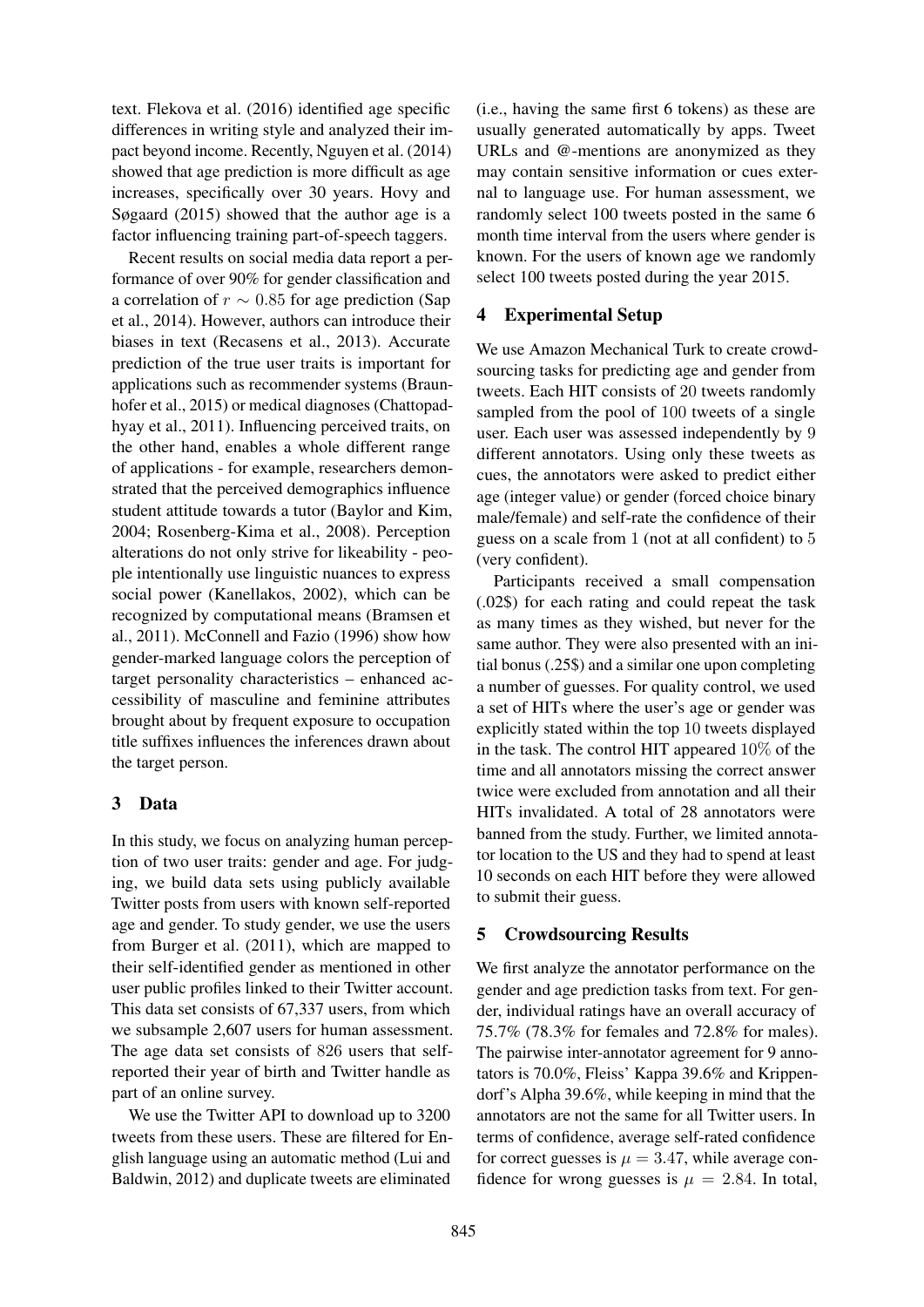1083 individual annotators performed an average of  $\mu = 22.3$  ratings with the standard deviation  $\sigma = 32.76$  and the median of 12.

We use the majority vote as the method of label aggregation for gender prediction. The majority vote accuracy on predicting the gender of Twitter users is 85.8% with the majority class baseline being 51.9% female, a result comparable to a previous study (Nguyen et al., 2014). Table 1a presents the gender confusion matrix. Female users were more often classified into a correct class (88.3% recall for females cf. 83.5% for males). The majority of errors was caused by male users mislabeled as female. This results in higher precision on classifying male users (86.9% cf. 85.3% for females). In terms of overall self-reported confidence of the annotators, decisions on actual female users were on average more confidently rated ( $\mu = 3.60$ ) compared to males ( $\mu = 3.31$ ), which is in consensus with higher accuracy for females. Figure 2 shows the relationship between annotation accuracy and average confidence per Twitter users. The relationship is non-linear, with the average confidence in the 1–3 range for gender having little impact on the prediction accuracy.

For the age annotations, the correlation between predicted and real age for individual ratings is  $r = 0.416$ . The mean absolute error (MAE) is 7.31, while the baseline MAE obtained if predicted the sample mean real age is 8.61. The intraclass correlation coefficient between the 9 ratings is 0.367 and taking into account the fact that the annotators were different across users (Shrout and Fleiss, 1979), while the average standard deviation of the 9 user guesses for a single Twitter user is  $\sigma = 5.60$ . Individual rating confidence and the Mean Absolute Error (MAE) are anti-correlated with  $r = -0.112$ . matching the expectation that higher self-reported confidence leads to lower errors. The 691 different annotators performed on average  $\mu = 10.68$ ratings with standard deviation  $\sigma = 21.95$  and a median of only 4 ratings. Based on feedback, this was due to the difficulty of the age task.

In the rest of the age experiments, we consider the predicted age of a user as a mean of the 9 human guesses. Overall, the correlation between average predicted age and real age is  $r = 0.631$ . The MAE of the average predicted age is 6.05. MAE and average self-rated confidence by user are negatively correlated with  $r = -0.21$ . Figure 3 plots annotation confidence on a Twitter user level and MAE of



Figure 1: Real age predictions compared to average predicted age. The line shows a LOESS fit.

age guesses. Again, the relationship between confidence and MAE is non-linear, with confidences of 1–2 having similar average MAE, with the error decreasing as the average of the confidence ratings per author is higher. Figure 1 shows a scatter plot comparing real and predicted age together with a non-linear fit of the data. From this figure, we observe that annotators under-predict age, especially for older users. The correlation of MAE with real age is very high ( $r = 0.824$ ) and the residuals are not normally distributed.

Figures 4 and 5 show the accuracy if only a subsample of the ratings is used and the labels are aggregated using majority vote for gender and using average ratings for age. For gender, we notice that accuracy abruptly increases from 1 to 3 votes and to a lesser extent from 3 to 5 votes, but the differences between 5, 7 and 9 votes are very small. Similarly, for age, MAE decreases up until using 4 guesses, where it reaches a plateau. These experiments suggest that a human perception accuracy can be sufficiently approximated using up to 5 ratings - additional annotations after this point have negligible contribution.

Finally, the individual annotator accuracy is independent on the number of users rated. For gender, the Pearson correlation between accuracy and number of ratings performed is  $r = .009$  ( $p = .75$ ) and for age the Pearson correlation between MAE and the number of ratings performed by a user is  $r = -.013$  ( $p = .71$ ). This holds even when excluding users who performed few ratings.

#### 6 Uncovering Systematic Biases

In this section, we use the extended gender data set in order to investigate if human guesses contain systematic biases by comparing these guesses to those from a bag-of-words prediction model. We then test what is the impact of using human guesses as labels and if human ratings offer additional in-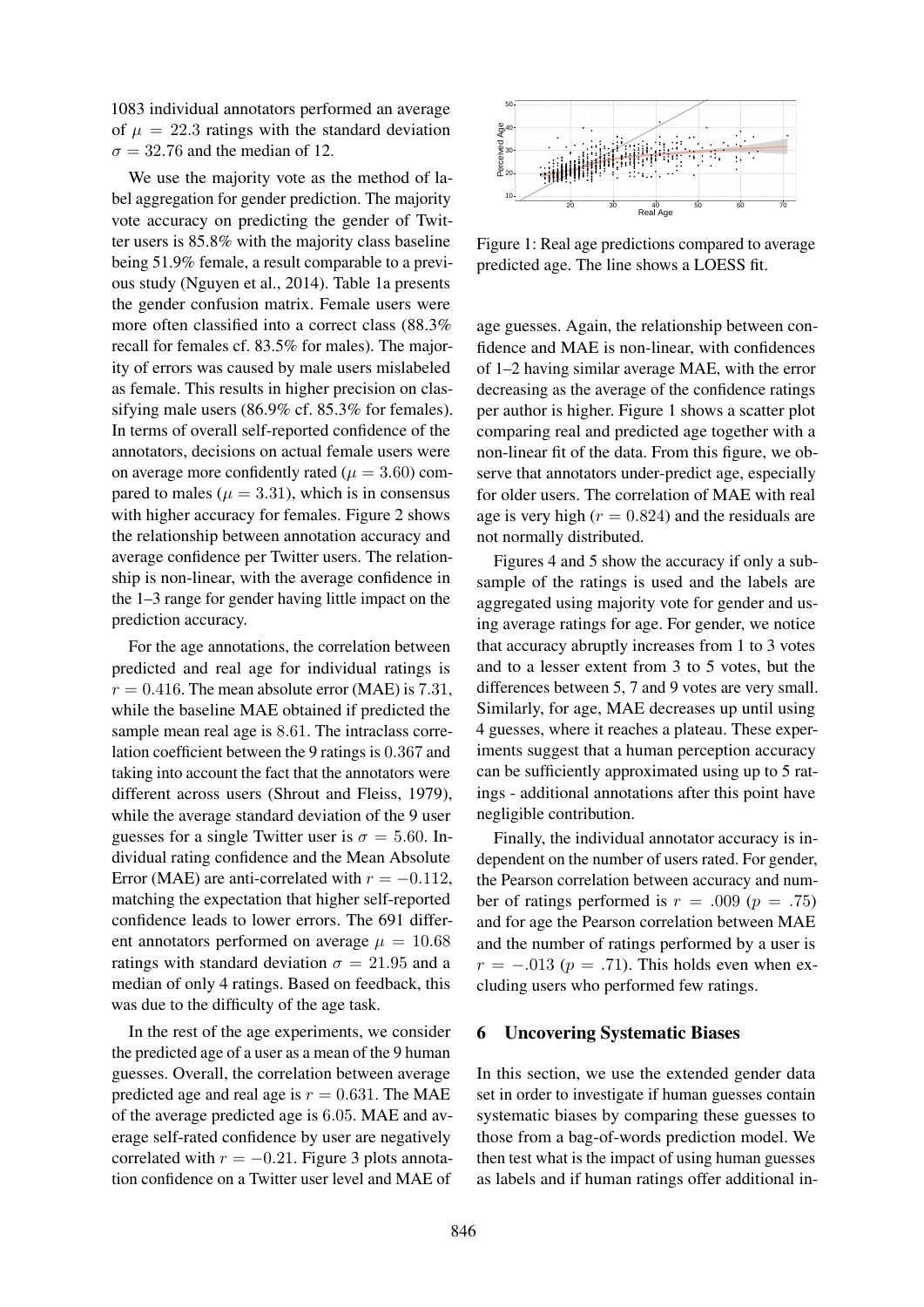

Figure 2: Gender – Fraction of correct guesses as a function of average confidence per rated Twitter user. Black line shows a LOESS fit.



Figure 3: Age – Mean Absolute Error as a function of average confidence per rated Twitter user. Black line shows a LOESS fit.



Figure 4: Gender – Majority vote accuracy based on number of annotator guesses aggregated.



Figure 5: Age – Average Mean Absolute Error based on number of annotator guesses aggregated.

formation to predictive models.<sup>1</sup>

#### 6.1 Comparison to Bag-of-Words Predictions

First, we test the hypothesis that annotators emphasize certain stereotypical words to make their guesses. To study their impact, we compare human guesses with those from a statistical model using the bag-of-words assumption for systematic differences. The automatic prediction method using

bag-of-words text features offers a generalisation of individual word usage patterns shielded from biases.

We use Support Vector Machines (SVM) with a linear kernel and  $\ell_1$  regularization (Tibshirani, 1996), similarly to the state-of-the-art method in predicting user age and gender (Sap et al., 2014). The features for these models are unigram frequency distributions computed over the aggregate set of messages from each user. Due to the sparse and large vocabulary of social media data, we limit the unigrams to those used by at least 1% of users.

We train a classifier on a balanced set of 11,196 Twitter users from our extended data set. We test on the 2,607 users rated by the annotators using only the 100 tweets the humans had access when making their predictions. Table 1b shows the system performance reaching an accuracy of 82.9%, with the human performance on the same data at 85.88%. In contrast to the human prediction, the precision is higher for classifying females (84.9% cf. 80.9% for males) and the recall is higher for males (85.4% cf. 80.4% for female). This is caused by both higher classifier accuracy for males and by a switch in rank between the type I and type II errors.

In Table 1c we directly compare the human and automatic predictions, highlighting that 13.6% of the labels are different. Moreover, there is an asymmetry between the tendency of humans to mislabel males with females and the classifier. This leads to the conclusion that humans are sensitive to biases which we will qualitatively investigate in the following sections.

#### 6.2 Human Predictions as Labels

Previously, we have shown that perceived annotated traits are different in many aspects to actual traits. To quantify their impact, we use these labels for training two classifiers and compare them on predicting the true gender for unseen users.

Both systems are trained on the 260,700 messages from 2,607 users and only differ in the labels assigned to users: majority annotator vote or self-reports. Results on the held-out set of 11,196 users (of which 6,851 males and 7,596 females) are presented in Table 2. The system trained on real labels outperforms that trained on perceived ones (accuracy of 85.32% cf. 83.40%). Furthermore, in the system trained on perceived labels, the same type of error as for the human annotation is more prevalent and is overemphasized compared to our

 ${}^{1}$ Experiments for age could not be replicated due to insufficient labeled users.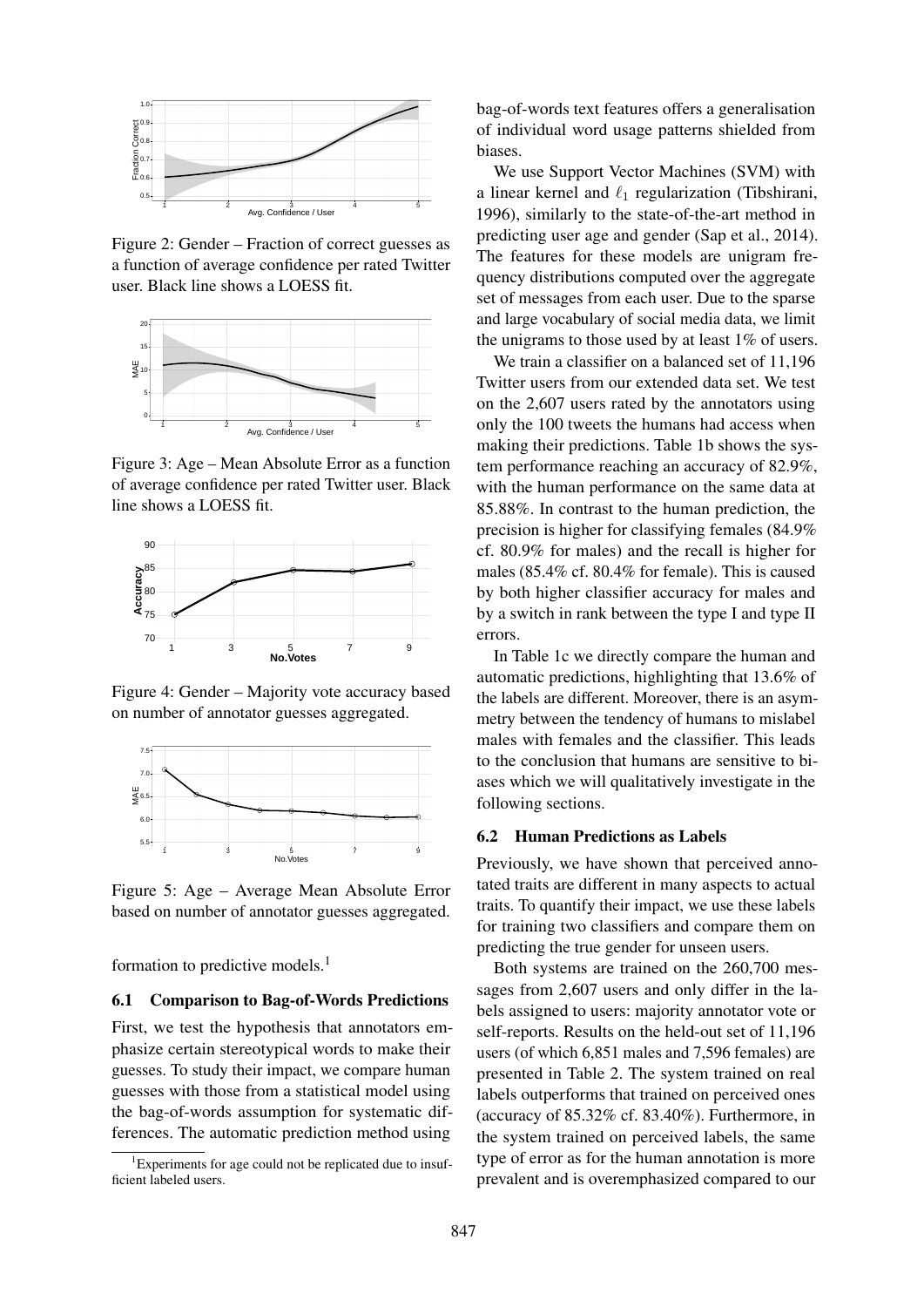

Table 1: Normalized confusion matrices of human annotations (Pred.H) to ground truth (Real), classifier performance ( $Pred.C$ ) to ground truth ( $Real$ ), and human annotations ( $Pred.H$ ) to classifier performance (Pred.C) on the same data set.

previous results – males are predicted with high precision (85%) but low recall (79%) and many of them are misclassified as women. In the system trained on ground truth, both types of errors are more balanced with more males classified correctly – similar precision (84%) but higher recall (86%).

## 6.3 Combining Human and Automatic **Predictions**

We have shown that human perceived labels and automatic methods capture different information. This information may be leveraged to obtain better overall predicting performance. We test this by using a linear model that combines two features: the human guesses – measured as the proportion of guesses for female – and classifier prediction – binary value. Even this simple method of label combination obtains a classification accuracy of 87.7%, significantly above majority vote of human guesses (85.8%) and automatic prediction (82.9%) individually. This demonstrates that both methods can complement each other if an increase in accuracy is needed.

(a) Trained on perceived gender. Accu $racy = 83.4%$ 

|      |               | Pred. |         |  |  |  |
|------|---------------|-------|---------|--|--|--|
|      |               | Male  | Female  |  |  |  |
|      | Male          | 37.5% | $9.9\%$ |  |  |  |
| Real | <b>Female</b> | 6.6%  | 45.9%   |  |  |  |



|      |             | Pred.    |        |  |  |  |  |
|------|-------------|----------|--------|--|--|--|--|
|      |             | Male     | Female |  |  |  |  |
|      | <b>Male</b> | $40.5\%$ | 6.9%   |  |  |  |  |
| Real | Female      | $7.8\%$  | 44.7%  |  |  |  |  |
|      |             |          |        |  |  |  |  |

Table 2: Normalized confusion matrices for system comparison when using perceived or ground truth labels.

# 7 Textual Differences between Perceived and Actual Traits

We have so far demonstrated that differences exist between the human perception of traits and real traits. Further, human errors differ systematically from a statistical model which generalizes word occurrence patterns. In this section, we directly identify the textual cues that bias humans and cause them to mislabel users.

In addition to unigram analysis, in order to aid interpretability of the feature analysis, we group words into clusters of semantically similar words or *topics* using a method from (Preoțiuc-Pietro et al., 2015b). We first obtain word representations using the popular skip-gram model with negative sampling introduced by Mikolov et al. (2013) and implemented in the Gensim package (layer size 50, context window 5). We train this model on a separate reference corpus containing  $\sim 400$  million tweets. After computing the word vectors, we create a word  $\times$  word semantic similarity matrix using cosine similarity between the vectors and group the words into clusters using spectral clustering (Shi and Malik, 2000). Each word is only assigned to one cluster. We choose a number of 1,000 topics based on preliminary experiments. Further, we use the NRC Emotion Lexicon (Mohammad and Turney, 2013) to measure eight *emotions* (anger, fear, anticipation, trust, surprise, sadness, joy and disgust) and two *sentiments* (negative and positive). A user's score in each of these 10 dimensions is represented as a weighted sum of its words multiplied by their lexicon score.

## 7.1 Gender Perception

To study gender perception, we first define a measure of *perceived gender expression*, calculated as the fraction of female guesses out of the 9 guesses for each Twitter user. We then compute univariate correlations the text-derived features and the user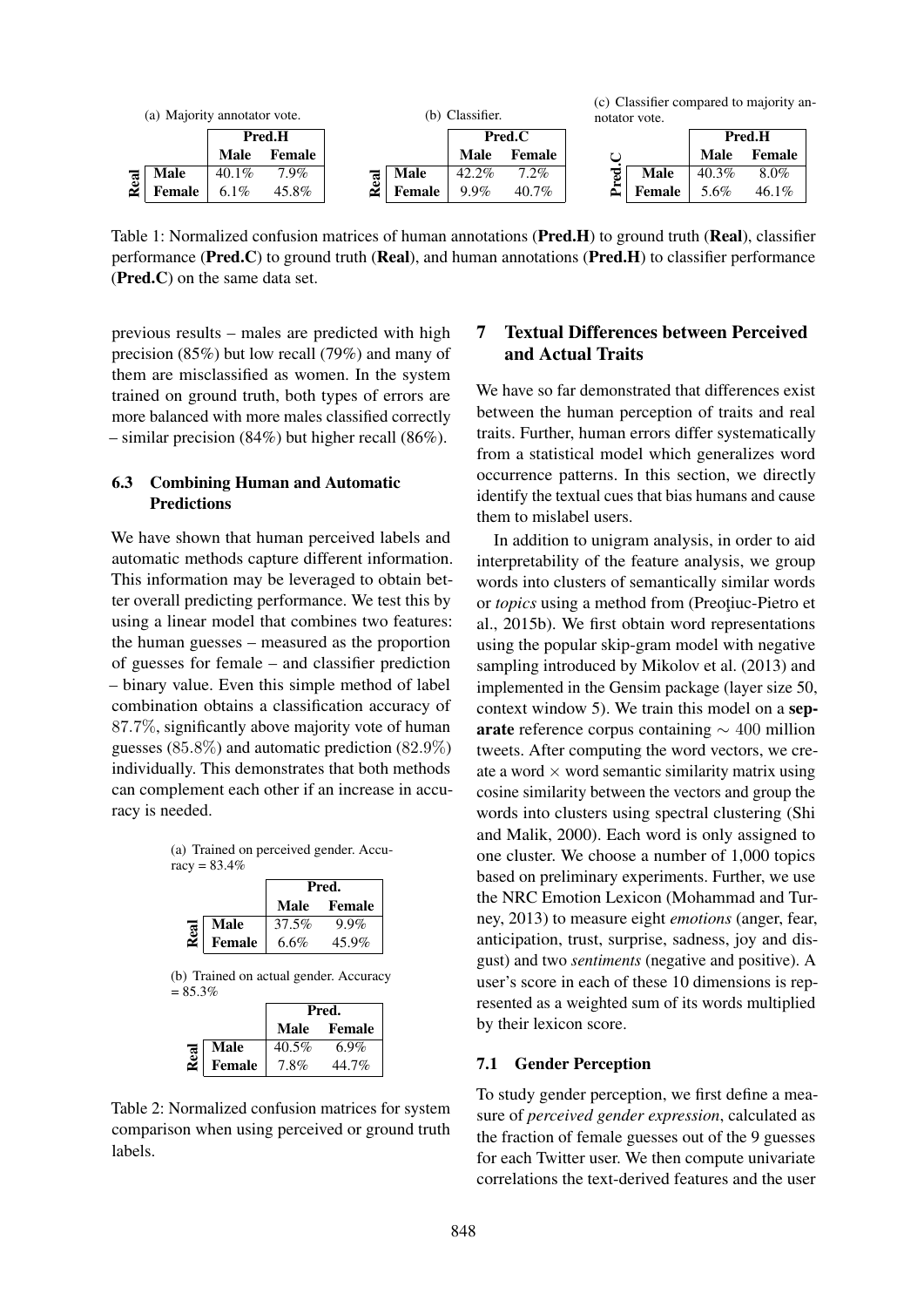| <b>Perceived – Female</b>                         |      |      |      | <b>Perceived – Male</b>                            |         |         |         |  |
|---------------------------------------------------|------|------|------|----------------------------------------------------|---------|---------|---------|--|
| <b>Topic</b>                                      | Perc | Real | Cont | Topic                                              | Perc    | Real    | Cont    |  |
| such, loving, pretty, beautiful, gorgeous         | .416 | .348 | .176 | nation, held, rally, defend, supporters            | $-372$  | $-.281$ | $-.176$ |  |
| bed, couch, blanket, lying, cozy                  | .424 | .376 | .165 | players, teams, crowds, athletes, clubs            | $-.370$ | $-.284$ | $-.171$ |  |
| hair, blonde, shave, eyebrows, dye                | .379 | .325 | .152 | training, team, field, coach, career               | $-.323$ | $-.246$ | $-.148$ |  |
| friend, boyfriend, bf, bff, gf                    | .365 | .308 | .149 | heat, game, nba, lakers, playoff                   | $-.314$ | $-.237$ | $-.145$ |  |
| girl, lucky, she's, you're, he's                  | .378 | .336 | .143 | draft, trade, deadline, stat, retire               | $-.303$ | $-.223$ | $-143$  |  |
| sweet, angel, honey, pumpkin, bunny               | .365 | .322 | .138 | ref, offensive, foul, defensive, refs              | $-.324$ | $-.255$ | $-.142$ |  |
| cleaning, laundry, packing, dishes, washing       | .350 | .307 | .133 | second, third, grade, century, period              | $-.282$ | $-.195$ | $-.142$ |  |
| awake, dream, sleep, asleep, nights               | .327 | .276 | .130 | former, leader, chief, vice, minister              | $-316$  | $-.244$ | $-.142$ |  |
| cry, heart, smile, deep, whenever                 | .331 | .288 | .125 | private, claim, jail, removed, banned              | $-.299$ | $-.224$ | $-138$  |  |
| cake, christmas, gift, cupcakes, gifts            | .330 | .287 | .125 | war, action, army, battle, zone                    | $-.323$ | $-.263$ | $-.135$ |  |
| evening, day, rest, today, sunday                 | .249 | .180 | .118 | security, transition, administration, support      | $-.295$ | $-.225$ | $-.134$ |  |
| light, dark, colors, bright, rainbow              | .244 | .178 | .114 | general, major, impact, signs, conflict            | $-.295$ | $-.227$ | $-.132$ |  |
| shopping, home, spend, packed, grocery            | .326 | .301 | .111 | largest, launches, announces, lands, add           | $-.273$ | $-.196$ | $-.132$ |  |
| dreams, live, forget, remember, along             | .247 | .194 | .107 | guns, planes, riot, weapons, soldiers              | $-.251$ | $-.165$ | $-.131$ |  |
| darling, xo, hugs                                 | .259 | .211 | .106 | title, tech, stats, division, technical            | $-314$  | $-.258$ | $-.129$ |  |
| brother, mom, daddy, daughter, sister             | .302 | .275 | .105 | breaking, turns, breaks, falls, puts               | $-266$  | $-.190$ | $-.128$ |  |
| moment, awkward, laugh, excitement, laughter      | .282 | .247 | .103 | million, billion                                   | $-.277$ | $-.206$ | $-.128$ |  |
| totally, awesome, favorite, love, fave            | .272 | .233 | .103 | steve, joe, dave, larry, phil                      | $-.294$ | $-.236$ | $-.124$ |  |
| breakfast, dinner, lunch, cooking, meal           | .280 | .245 | .103 | football, pitch, blues, derby, lineup              | $-.276$ | $-.211$ | $-.124$ |  |
| makeup, glasses, lipstick                         | .264 | .223 | .102 | ceo, warren                                        | $-.240$ | $-.160$ | $-123$  |  |
| Unigrams                                          | Perc | Real | Cont | Unigrams                                           | Perc    | Real    | Cont    |  |
| love, my, so, !, you, I, her, hair, feel, today,  | .339 | .259 | .156 | game, the, sports, against, football, teams,       | $-.270$ | $-.236$ | $-.130$ |  |
| friends, baby, cute, girls, beautiful, me, heart, |      |      |      | player, fans, report, team, ebola, vs, nba, games, |         |         |         |  |
| little, shopping, happy, because, wonderful,      |      |      |      | economy, score, government, ceo, americans,        |         |         |         |  |
| gorgeous, bed, clothes, am, have, yay, your       | .179 | .081 | .071 | goals, app, penalties, play, shit, political, war  | $-.117$ | $-.062$ | $-.065$ |  |
| <b>Emotion</b>                                    |      | Real | Cont | <b>Emotion</b>                                     | Perc    | Real    | Cont    |  |
| Joy                                               | .255 | .245 | .091 | Anger                                              | $-.156$ | $-.117$ | $-.076$ |  |
|                                                   |      |      |      | Fear                                               | $-.183$ | $-145$  | $-.084$ |  |

Table 3: Textual features highlighting errors in human perception of gender compared to ground truth labels. Table shows correlation to perceived gender expression (Perc), to ground truth (Real) and to perceived gender expression controlled for ground truth (Cont). All correlations of gender unigrams, topics and emotions are statistically significant at  $p < .001$  (t-test)

| <b>Gender – High Confidence</b>             |        |           |      | <b>Gender - Low Confidence</b>                 |         |            |         |
|---------------------------------------------|--------|-----------|------|------------------------------------------------|---------|------------|---------|
| Topic                                       | Conf   | Real      | Cont | Topic                                          | Conf    | Real       | Cont    |
| sibling, flirted, married, husband, wife    | (.028) | (.071)    | .240 | wiser, easier, shittier, happier, worse        | $-.277$ | (.081)     | $-.295$ |
| fellaz, boyss, dayz, girlz, gurlz, sistas   | (.118) | (.113)    | .221 | agenda, planning, activities, schedule         | $-.285$ | (.020)     | $-.289$ |
| brother, mom, daddy, daughter, sister       | (.127) | .241      | .214 | horoscope, zodiac, gemini, taurus, virgo       | $-.269$ | (.087)     | $-.288$ |
| bathroom, wardrobe, toilet, clothes, bath   | (.017) | .220      | .212 | reshape,enable,innovate,enhance,create         | $-.253$ | $(-.110)$  | $-.235$ |
| looked, winked, smiled, lol'd, yell, stare  | (.035) | (.089)    | .201 | imperfect, emotional, break-down, commit       | $-.227$ | .024       | $-.232$ |
| hair, blonde, shave, eyebrows, dye          | .163   | .182      | .199 | major, brief, outlined, indicates, wrt         | $-.234$ | $(-0.045)$ | $-.226$ |
| pyjama,shirt,coat,hoody,trousers            | (.077) | $(-.010)$ | .191 | justification, circumstance, boundaries        | $-.224$ | $(-.014)$  | $-.221$ |
| awake, dream, sleep, asleep, nights         | .160   | (.132)    | .184 | experiencing, explanations, expressive         | $-.225$ | $(-0.039)$ | $-.217$ |
| totally, awesome, favorite, love, fave      | (.063) | (.135)    | .183 | inferiority,sufficiently,adequately            | $-.209$ | $(-.015)$  | $-.206$ |
| days, minutes, seconds, years, months       | (.087) | $(-.013)$ | .177 | specified, negotiable, exploratory, expert     | $-.190$ | $(-.014)$  | $-.187$ |
| baldy,gangster,boy,kid,skater,dude          | (.071) | (.027)    | .173 | multiple, desirable, extensive, increasingly   | $-.199$ | $(-.092)$  | $-.183$ |
| shopping, grocery, ikea, manicure           | (.052) | .204      | .173 | anticipate, optimist, unrealistic, exceed      | (.053)  | (.023)     | $-.182$ |
| happy,birthdayyyy,happyyyy,bday             | .180   | .222      | .172 | organisation, communication, corporate         | $-.200$ | $-.148$    | $-.175$ |
| girl, lucky, she's, you're, he's            | (.118) | (.060)    | .172 | hostile, choppy, chaotic, cautious, neutral    | $-.178$ | $(-.033)$  | $-.172$ |
| worst, happiest, maddest, slowest, funniest | .173   | (.113)    | .172 | security, transition, administration, supports | .185    | $(-.079)$  | $-.170$ |
| bazillion, shitload, nonstop, spent, aand   | .162   | (.084)    | .167 | diminished, unemployment, rapidly              | $-.181$ | $(-.101)$  | $-.163$ |
| <b>Emotion</b>                              | Conf   | Real      | Cont | <b>Emotion</b>                                 | Conf    | Real       | Cont    |
| Joy                                         | .202   | .245      | .164 | $\overline{\phantom{0}}$                       |         |            |         |
| Anticipation                                | .140   | (.086)    | .124 |                                                |         |            |         |
| <b>Unigrams</b>                             | Conf   | Real      | Cont | Unigrams                                       | Conf    | Real       | Cont    |
| I, my, this, was, me, so, had, like,        | .312   | .267      | .360 | more, may, might, although,                    | .290    | .081       | .310    |
| her, night, she, just, hair, gonna,         |        |           |      | emotional, your, eager, url,                   |         |            |         |
| ever, last, shirt,                          |        |           |      | desires, relationship, seem, existing,         |         |            |         |
| kid, girls, love                            | (.076) | (.047)    | .160 | emotions, surface, practical, source           | .150    | $-.014$    | .180    |

Table 4: Textual features highlighting high and low confidence in human perception of gender. Table shows correlation to average self-reported confidence (Conf), to ground truth (Real) and with self-reported confidence controlled for ground truth (Cont). All correlations of gender unigrams, topics and emotions are statistically significant at  $p < .001$  (t-test), except of the values in brackets.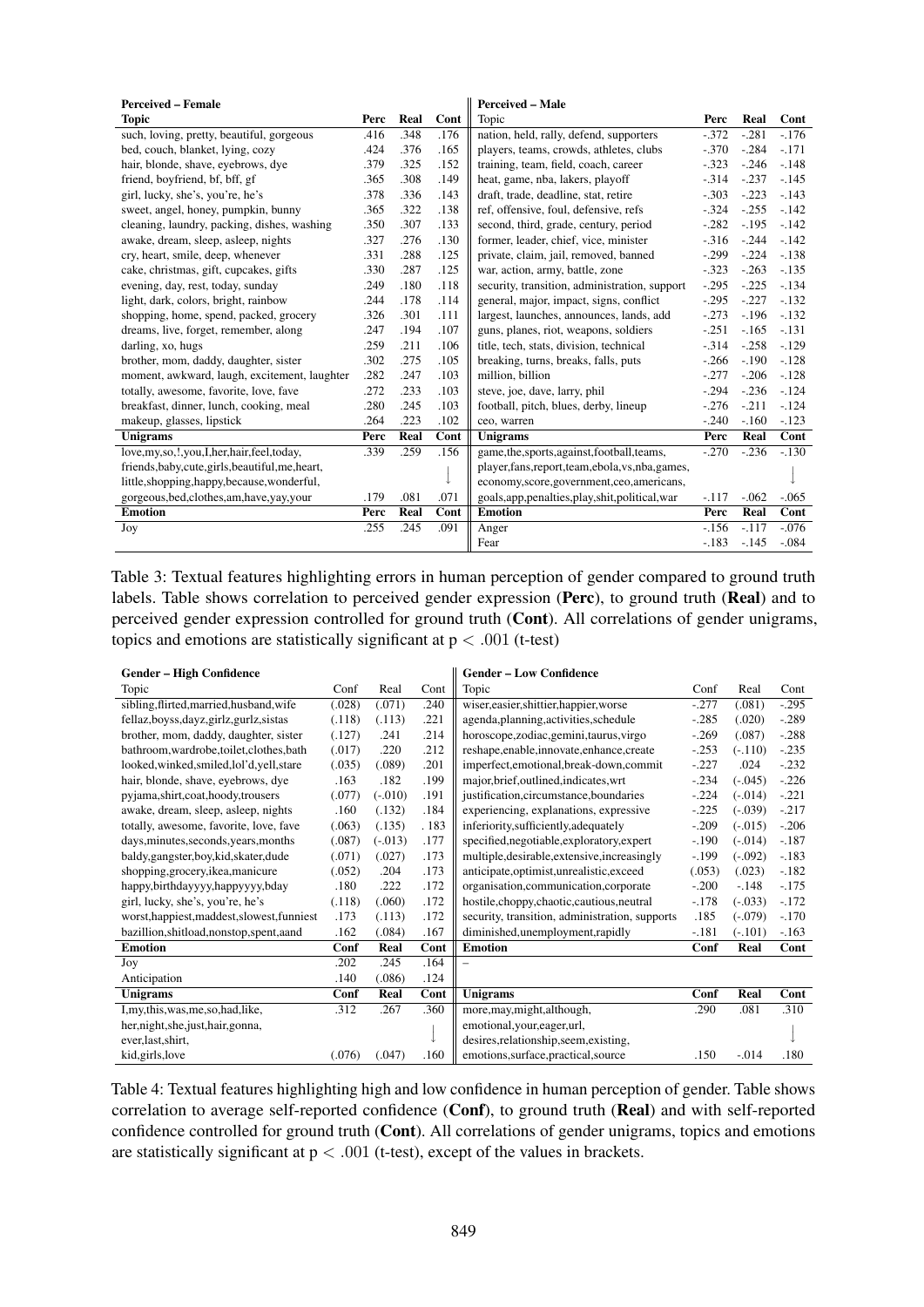| <b>Perceived - Older</b>                                |      |        |      | <b>Perceived - Younger</b>                            |         |            |         |
|---------------------------------------------------------|------|--------|------|-------------------------------------------------------|---------|------------|---------|
| Topic                                                   | Perc | Real   | Cont | Topic                                                 | Perc    | Real       | Cont    |
| golf, sport, semi, racing                               | .278 | (.085) | .226 | she's, youre, hes, lucky, girl, slut                  | $-.328$ | $-.243$    | $-.184$ |
| bill, union, gov, labor, cuts                           | .349 | .287   | .181 | boys, girls, hella, homies, ya'll                     | $-.297$ | $-.236$    | $-.155$ |
| states, public, towns, area, employees, immigrants      | .301 | .213   | .173 | dumb, petty, weak, lame, bc, corny                    | $-.295$ | $-.232$    | $-.155$ |
| roger, stanley, captain                                 | .232 | (.105) | .167 | miss, doing, chilling, how's                          | $-.305$ | $-.268$    | $-.145$ |
| available, service, apply, package, customer            | .279 | .197   | .160 | heart, cry, smile, deep, hug                          | $-.258$ | $-.186$    | $-.144$ |
| serving, prime, serve, served, freeze                   | .215 | (.097) | .154 | friend, bestfriend, boyfriend, bff, bestest           | $-.281$ | $-.254$    | $-.127$ |
| support, leaders, group, youth, educate                 | .228 | .121   | .153 | ugly, stubborn, bein, rude, childish, greedy          | $-.238$ | $-.182$    | $-.126$ |
| hillary, clinton, obama, president, scott, ed, sarah    | .289 | .230   | .150 | bitch, fuck, hoe, dick, slap, suck                    | $-.278$ | $-.251$    | $-.125$ |
| via, daily, press, latest, report, globe                | .311 | .272   | .149 | kinda, annoying, weird, silly, emo, retarded, random  | $-.242$ | $-.193$    | $-.124$ |
| diverse, developed, multiple, among, several, highly    | .266 | .195   | .147 | everyone, everything, nothing, does, anyone, else     | $-.201$ | $-.218$    | $-.118$ |
| military, terrorist, citizens, iraq, refugees           | .287 | .235   | .146 | bruh, aye, fam, doin, yoo, dawg                       | $-.227$ | $-.178$    | $-.117$ |
| julia, emma, annie, claire                              | .180 | (.056) | .145 | ever, cutest, worst, weirdest, biggest, happiest      | $-.275$ | $-.264$    | $-115$  |
| liberty, pacific, north, eastern, 2020                  | .260 | .198   | .139 | seriously, crazy, bad, shitty, yikes, insane          | $-.208$ | $-.152$    | $-.114$ |
| brooklyn, nyc, downtown, philly, hometown               | .213 | .120   | .139 | whoops, oops, remembered, forgot                      | $-.179$ | $(-.104)$  | $-.113$ |
| Unigrams                                                |      | Real   | Cont | Unigrams                                              | Perc    | Real       | Cont    |
| golf, our, end, delay, favourite, low, holes, original, | .321 | (063)  | .282 | me, i, when, like, you, so, dude, don't, hate, im, u, | $-.535$ | $-.489$    | $-.294$ |
| branch, the, of, stanley, our, ., story, ,,             |      |        |      | girl, hate, life, my, wanna, literally,               |         |            |         |
| forever, exciting, great, what, community, hurricane,   |      |        |      | r, really, cute, someone, youre, miss, me, want, this |         |            |         |
| for, brands, toward, kids, regarding, upcoming          | .208 | (.101) | .145 | okay, rt, school, snapchat, shit, crying              | $-.256$ | $(-.051)$  | $-.117$ |
| <b>Emotion</b>                                          | Perc | Real   | Cont | <b>Emotion</b>                                        | Perc    | Real       | Cont    |
| Positive                                                | .325 | .268   | .166 | Disgust                                               | $-.177$ | $-.131$    | $-.094$ |
| Trust                                                   | .243 | .184   | .130 | Negative                                              | $-.104$ | $(-0.031)$ | $-.084$ |
| Anticipation                                            | .212 | .176   | .102 | Sadness                                               | $-.126$ | $-.072$    | $-.081$ |
|                                                         |      |        |      | Anger                                                 | $-.070$ | $(-.009)$  | $-.065$ |

Table 5: Textual features highlighting errors in human perception of age compared to ground truth labels. Table shows correlation to perceived age expression (Perc), to ground truth (Real) and to perceived age expression controlled for ground truth (Cont). All correlations of age unigrams, topics and emotions are statistically significant at  $p < .001$  (t-test), except of the values in brackets.

| <b>Age - High Confidence</b>                              |        |           |      | <b>Age - Low Confidence</b>                            |           |           |           |
|-----------------------------------------------------------|--------|-----------|------|--------------------------------------------------------|-----------|-----------|-----------|
| Topic                                                     |        | Real      | Cont | <b>Topic</b>                                           | Conf      | Real      | Cont      |
| school, student, college, teachers, grad, classroom       | .242   | $(-.054)$ | .227 | mocho, gracias, chicos, corazon, quiero                | $-.195$   | $(-.042)$ | $-.207$   |
| done, homework, finished, essay, procrastinating          | .251   | $-.125$   | .219 | sweepstakes, giveaway, enter, retweet, prize           | $(-.044)$ | $-.278$   | $-.134$   |
| math, chem, biology, test, study, physics                 | .227   | $(-.060)$ | .210 | injures, shot, penalty, strikes, cyclist, suffered     | $-.149$   | .153      | $-.108$   |
| cant, can't, wait, till, believe, afford                  | .226   | $-.171$   | .183 | final, cup, europa, arsenal, match, league             | $-.135$   | .107      | $-.106$   |
| tomorrow, friday, saturday, date, starts                  | .175   | $(-.014)$ | .171 | juventus, munich, lyon, bayern, 0-1                    | $(-.101)$ | $(-.005)$ | $-.103$   |
| invitations, prom, attire, wedding, outfit, gowns         | .172   | (.005)    | .170 | castlevania, angels, eagles, demons, flames            | $-.138$   | .138      | $(-.101)$ |
| soexcited, next, week, weekend, summer, graduation        | .153   | (.009)    | .155 | devil, sword, curse, armor, die, obey                  | $(-.081)$ | $(-.055)$ | $(-.097)$ |
| aaand, after, before, literally, off, left, gettingold    | .182   | $(-.103)$ | .154 | football, reds, kickoff, derby, pitch, lineup          | $-.125$   | .106      | $(-.096)$ |
| sleepy, work, shifts, longday, exhausted, nap             | .126   | (.064)    | .144 | anime, invader, shock, madoka, dragonball              | $(-.071)$ | $(-.080)$ | $(-.095)$ |
| life, daydream, remember, cherish, eternally, reminiscing | .200   | $-.228$   | .143 | paranormal, dragon, alien, zombie, dead                | $(-.099)$ | (.025)    | $(-.092)$ |
| happyyyy, birthdaaaay, b-day, bday, belated               | .187   | $-.173$   | .142 | earthquake, magniture, aftermath, devastating, victims | $(-.101)$ | (.040)    | $(-.090)$ |
| Unigrams                                                  |        | Real      | Cont | Unigrams                                               | Conf      | Real      | Cont      |
| my, i'm, can't, i, school, so, to, class,                 | .375   | $-.350$   | .314 | rt, his, league, epic                                  | $(-.023)$ | $-.320$   | $-.128$   |
| semester, college, homework, prom, me, in my,             |        |           |      | warriors, !,                                           |           |           |           |
| friends, literally, when, exam, nap                       | .180   | (.080)    | .157 | vintage                                                | $-.130$   | (.071)    | $-.111$   |
| <b>Emotion</b>                                            | Conf   | Real      | Cont | <b>Emotion</b>                                         | Conf      | Real      | Cont      |
| Trust                                                     | (.077) | .184      | .134 |                                                        |           |           |           |
| Joy                                                       | .125   | (.009)    | .128 |                                                        |           |           |           |
| Positive                                                  | (.031) | .268      | .115 |                                                        |           |           |           |
| Anticipation                                              | (.060) | .176      | .114 |                                                        |           |           |           |

Table 6: Textual features highlighting high and low confidence in human perception of age. Table shows correlation to average self-reported confidence (Conf), to ground truth (Real) and with self-reported confidence controlled for ground truth (Cont). Correlation values of age unigrams, topics and emotions statistically significant at  $p < .001$  (t-test) unless in brackets.

labels. Table 3 displays the features with significant correlation to perceived gender expression when controlled for real gender using partial correlation, as well as the standalone correlations with the real gender label and perceived gender expression. Note that all correlations with both males and females have the same sign for both perceived gender and real gender. This highlights that humans are *not* wrong in using these features to make gender assessments. Rather, these stereotypical associates are overestimated by humans.

By analyzing the topics that are still correlated with perception after controlling for ground truth correlation, we see that topics related to sports, politics, business and technology are considered by annotators to be stronger cues for predicting males than they really are. Female perception is dominated by topics and words relating to feelings,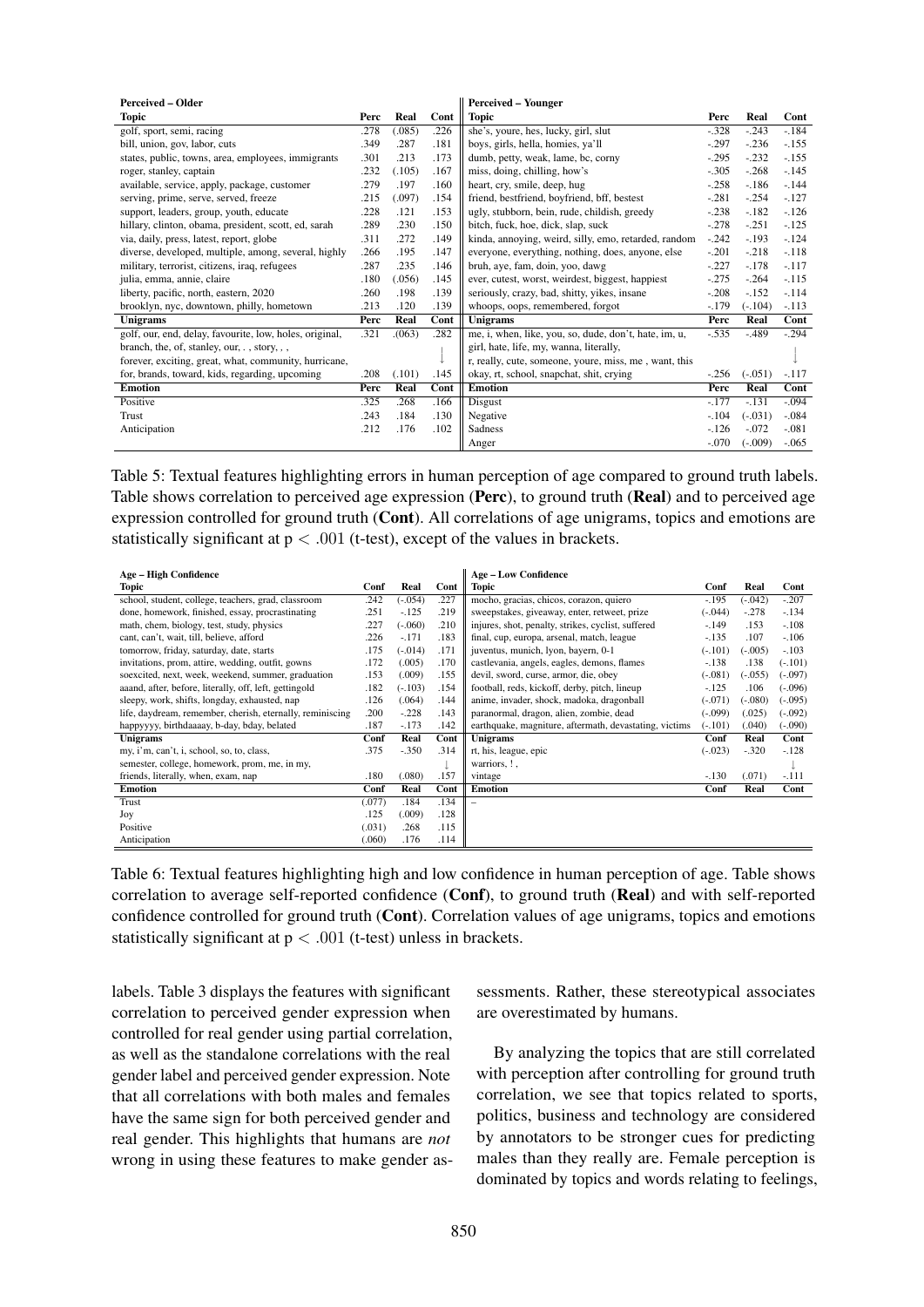shopping, dreaming, housework and beauty. For emotions, joy is perceived to be more associated to females than the data shows, while users expressing more anger and fear are significantly more likely to be perceived as males than the data supports.

Our crowdsourcing experiment allowed annotators to self-report their confidence in each choice. This gives us the opportunity to measure which textual features lead to higher self-reported confidence in predicting user traits. Table 4 shows the textual features most correlated with self-reported confidence of the annotators when controlled for ground truth, in order to account for the effect that overall confidence is on average higher for groups of users that are easier to predict (i.e., females in case of gender, younger people in case of age).

Annotations are most confident when family relationships or other people are mentioned, which aid them to easily assign a label to a user (e.g., 'husband'). Other topics leading to high confidence are related to apparel or beauty. Also the presence of joy leads to higher confidence (for predicting females based on the previous result). Low confidence is associated with work related topics or astrology as well as to clusters of general adverbs and verbs and tentatively, to a more formal vocabulary e.g., 'specified', 'negotiable', 'exploratory'. Intriguingly, low confidence in predicting gender is also related to unigrams like 'emotions', 'relationship', 'emotional'.

#### 7.2 Age Perception

Table 5 displays the features most correlated with perceived age – the average of the 9 annotator guesses – when controlled for real age, and the individual correlations to perceived and real age.

Again, annotators relied on correct stereotypes, but relied on them more heavily than warranted by data. The results show that the perception of users as being older compared to their biological age, is driven by topics including politics, business and news events. Vocabulary contains somewhat longer words (e.g., 'regarding', 'upcoming', 'original'). Additionally, annotators perceived older users to express more positive emotions, trust and anticipation. This is in accordance with psychology research, which showed that both positive emotion (Mather and Carstensen, 2005) and trust (Poulin and Haase, 2015) increase as people get older.

The perception of users being younger than their biological age is highly correlated with the use of short and colloquial words, and self-references, such as the personal pronoun 'I'. Remarkably, the negative sentiment is perceived as more specific of younger users, as well as the negative emotions of disgust, sadness and anger, the later of which is actually uncorrelated to age.

Table 6 displays the features with the highest correlation to annotation confidence in predicting age when controlling for the true age, as well as separate correlations to real and perceived age. Annotators appear to be more confident in their guess when the posts display more joy, positive emotion, trust and anticipation words. In terms of topics mentioned, these are more informal, self-referential or related to school or college. Topics leading to lower confidence are either about sports or online contests or are frequently retweets.

## 8 Conclusions

This is the first study to systematically analyze differences between real user traits and traits as perceived from text, here Twitter posts. Overall, participants were generally accurate in guessing a person's traits supporting earlier research that stereotypical associations are frequently accurate (Mc-Cauley, 1995). However, we have demonstrated that humans use stereotypes which lead to systematic biases by comparing their guesses to predictions from statistical models using the bag-ofwords assumption. While qualitatively different, these predictions were shown to offer complimentary information in case of gender, boosting overall accuracy when used jointly.

Our experimental design allowed us to directly test which textual cues lead to inaccurate assessments. Correlation analysis showed that aspects of stereotypes associated with errors tended not to be completely wrong but rather poorly applied. Annotators generally exaggerated the diagnostic utility of behaviors that they correctly associated with one group or another. Further, we used the same methodology to analyze self-reported confidence.

Follow-up studies can analyze the perception of other user traits such as education level, race or political orientation. Another avenue of future research can look at the annotators' own traits and how these relate to perception (Flekova et al., 2015). This would allow to uncover demographic or psychological traits that influence the ability to make more accurate judgements. This is particularly useful in offering task requesters a prior over which annotators are expected to perform tasks better.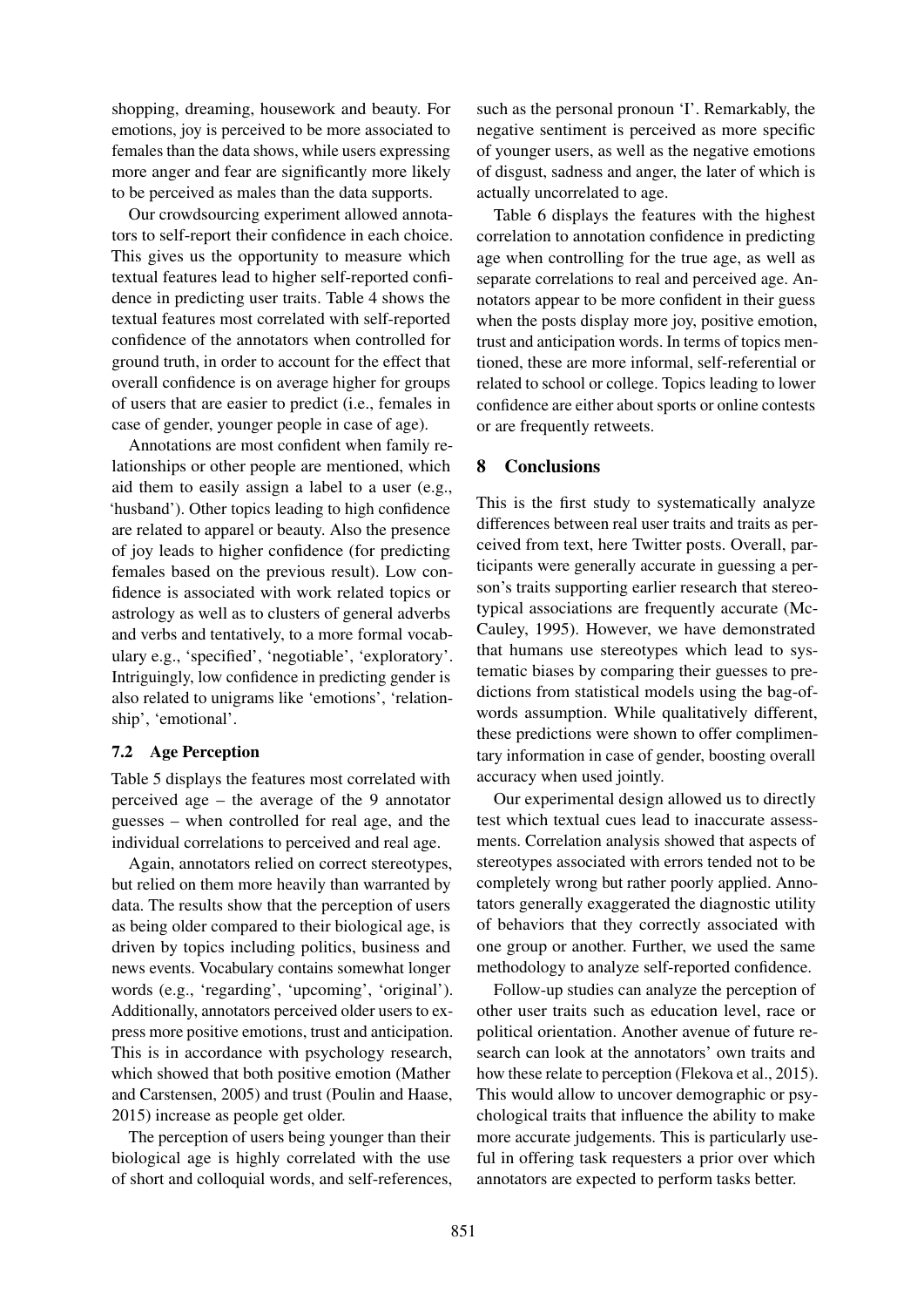#### Acknowledgments

The authors acknowledge the support from Templeton Religion Trust, grant TRT-0048. The work of the first author was further supported by the German Research Foundation under grant No. GU 798/14-1 and the German Federal Ministry of Education and Research (BMBF) under the promotional reference 01-S12054. We wish to thank Prof. Iryna Gurevych for supporting the collaboration, the Mechanical Turk annotators for their diligence and the reviewers for their thoughtful comments.

#### References

- David Bamman, Jacob Eisenstein, and Tyler Schnoebelen. 2014. Gender Identity and Lexical Variation in Social Media. *Journal of Sociolinguistics*, 18(2):135–160.
- Joseph Bates. 1994. The Role of Emotion in Believable Agents. Communications of the ACM, Communications of the ACM, 37(7):122–125.
- Amy L Baylor and Yanghee Kim. 2004. Pedagogical Agent Design: The Impact of Agent Realism, Gender, Ethnicity, and Instructional Role. In *Intelligent Tutoring Systems*, volume 3220, pages 592–603.
- Philip Bramsen, Martha Escobar-Molano, Ami Patel, and Rafael Alonso. 2011. Extracting Social Power Relationships from Natural Language. In *Proceedings of the 49th Annual Meeting of the Association for Computational Linguistics*, ACL, pages 773– 782.
- Matthias Braunhofer, Mehdi Elahi, and Francesco Ricci. 2015. User personality and the new user problem in a context-aware point of interest recommender system. In *Information and Communication Technologies in Tourism*, pages 537–549.
- D. John Burger, John Henderson, George Kim, and Guido Zarrella. 2011. Discriminating Gender on Twitter. In *Proceedings of the 2015 Conference on Empirical Methods in Natural Language Processing*, EMNLP, pages 1301–1309.
- Subhagata Chattopadhyay, Preetisha Kaur, Fethi Rabhi, and Rajendra Acharya. 2011. An Automated System to Diagnose the Severity of Adult Depression. In *Second International Conference on Emerging Applications of Information Technology*, EAIT, pages 121–124.
- Glen Coppersmith, Mark Dredze, and Craig Harman. 2014. Quantifying Mental Health Signals in Twitter. In *Proceedings of the Workshop on Computational Linguistics and Clinical Psychology: From Linguistic Signal to Clinical Reality*, ACL, pages 51–60.
- Aron Culotta, Nirmal Kumar Ravi, and Jennifer Cutler. 2015. Predicting the Demographics of Twitter Users from Website Traffic Data. In *Proceedings of the 9th International AAAI Conference on Weblogs and Social Media*, ICWSM, pages 72–78.
- Munmun De Choudhury, Scott Counts, and Eric Horvitz. 2013. Social Media as a Measurement Tool of Depression in Populations. In *Proceedings of the 5th Annual ACM Web Science Conference*, pages 47–56.
- John F Dovidio, John C Brigham, Blair T Johnson, and Samuel L Gaertner. 1996. Stereotyping, Prejudice, and Discrimination: Another Look. *Stereotypes and Stereotyping*, 276:319.
- Alice H Eagly. 1995. The Science and Politics of Comparing Women and Men. *American Psychologist*, 50(3):145–158.
- Jacob Eisenstein, Brendan O'Connor, Noah A. Smith, and Eric P. Xing. 2010. A Latent Variable Model for Geographic Lexical Variation. In *Proceedings of the Conference on Empirical Methods in Natural Language Processing*, EMNLP, pages 1277–1287.
- Lucie Flekova and Iryna Gurevych. 2013. Can We Hide in the Web? Large Scale Simultaneous Age and Gender Author Profiling in Social Media - Notebook for PAN at CLEF 2013. In *CLEF 2013 Labs and Workshops - Online Working Notes*.
- Lucie Flekova, Daniel Preoțiuc-Pietro, Jordan Carpenter, Salvatore Giorgi, and Lyle Ungar. 2015. Analyzing Crowdsourced Assessment of User Traits through Twitter Posts. In *Third AAAI Conference on Human Computation and Crowdsourcing*, HCOMP.
- Lucie Flekova, Lyle Ungar, and Daniel Preoctiuc-Pietro. 2016. Exploring Stylistic Variation with Age and Income on Twitter. In *Proceedings of the 54th Annual Meeting of the Association for Computational Linguistics*, ACL.
- Goldine C. Gleser, Louis A. Gottschalk, and Watkins John. 1959. The Relationship of Sex and Intelligence to Choice of Words: A Normative Study of Verbal Behavior. *Journal of Clinical Psychology*, 15(2):182–191.
- Dirk Hovy and Anders Søgaard. 2015. Tagging Performance Correlates with Author Age. In *Proceedings of the 53rd Annual Meeting of the Association for Computational Linguistics*, ACL, pages 483–488.
- Anders Johannsen, Dirk Hovy, and Anders Søgaard. 2015. Cross-lingual Syntactic Variation over Age and Gender. In *Proceedings of the 19th Conference on Computational Language Learning*, CONNL, pages 103–112.
- Oliver P John and Richard W Robins. 1994. Accuracy and Bias in Self-Perception: Individual Differences in Self-enhancement and the Role of Narcissism. *Journal of Personality and Social Psychology*, 66(1):206–219.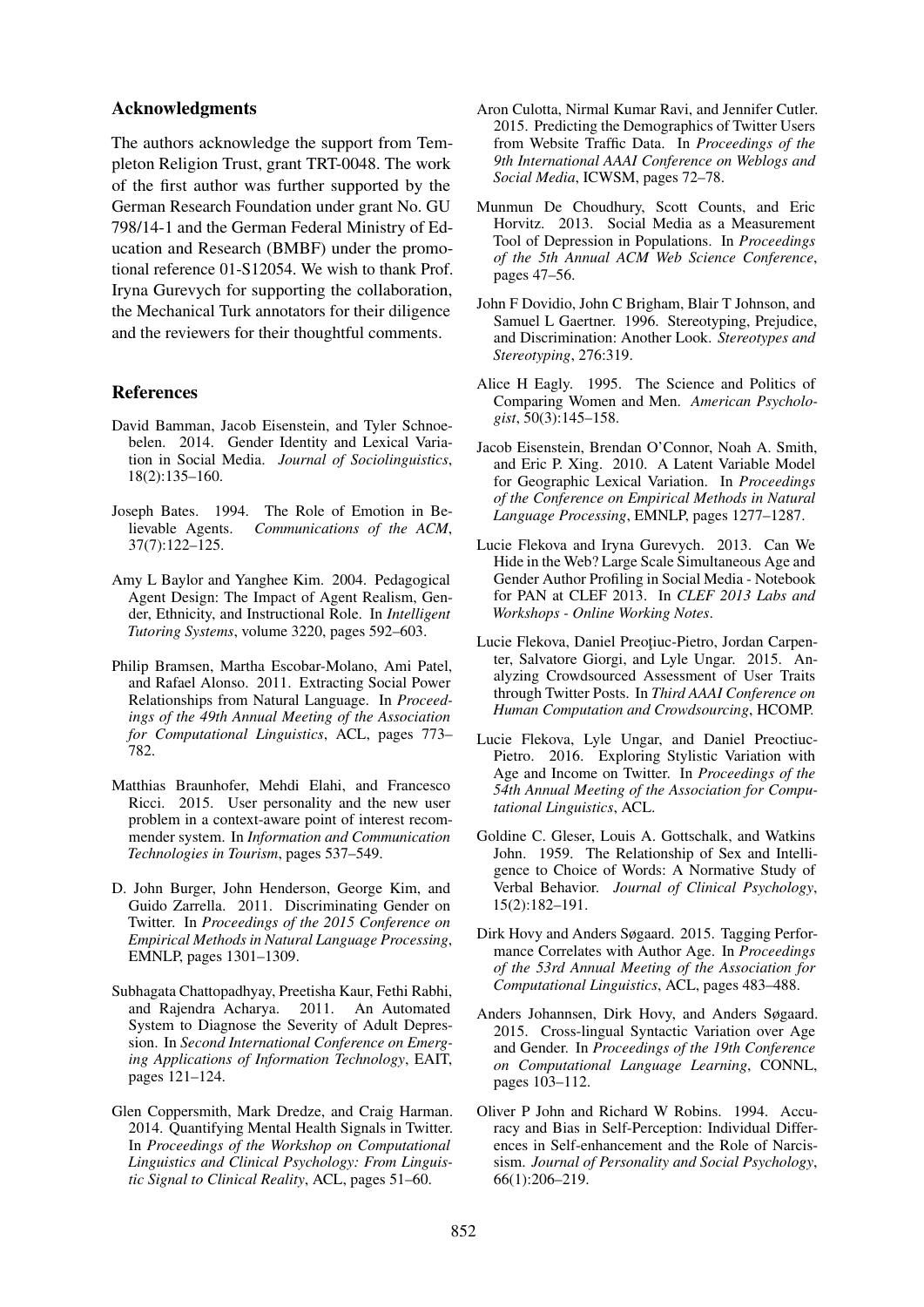- Leda E. Kanellakos. 2002. Formal Vocabulary as a Status Cue: Interactions with Diffuse Status Characteristics.
- David A. Kenny and Linda Albright. 1987. Accuracy in Interpersonal Perception: A Social Relations Analysis. *Psychological Bulletin*, 102(3):390–402.
- Diane Kobrynowicz and Nyla R Branscombe. 1997. Who Considers themselves Victims of Discrimination?: Individual Difference Predictors of Perceived Gender Discrimination in Women and Men. *Psychology of Women Quarterly*, 21(3):347–363.
- Michal Kosinski, David Stillwell, and Thore Graepel. 2013. Private Traits and Attributes are Predictable from Digital Records of Human Behavior. *Proceedings of the National Academy of Sciences*, 110(15):5802–5805.
- Vasileios Lampos, Nikolaos Aletras, Daniel Preotiuc-Pietro, and Trevor Cohn. 2014. Predicting and Characterising User Impact on Twitter. In *Proceedings of the 14th Conference of the European Chapter of the Association for Computational Linguistics*, EACL, pages 405–413.
- Vasileios Lampos, Nikolaos Aletras, Jens K. Geyti, Bin Zou, and Ingemar J. Cox. 2016. Inferring the Socioeconomic Status of Social Media Users based on Behaviour and Language. In *Proceedings of the 38th European Conference on Information Retrieval*, ECIR, pages 689–695.
- A Bryan Loyall and Joseph Bates. 1997. Personalityrich believable agents that use language. In *First International Conference on Autonomous Agents*, AGENTS, pages 106–113.
- Marco Lui and Timothy Baldwin. 2012. Langid.Py: An Off-the-shelf Language Identification Tool. In *Proceedings of the ACL 2012 System Demonstrations*, ACL, pages 25–30.
- Mara Mather and Laura L Carstensen. 2005. Aging and Motivated Cognition: The Positivity Effect in Attention and Memory. *Trends in Cognitive Sciences*, 9(10):496–502.
- Clark R. McCauley. 1995. Are Stereotypes Exaggerated? A Sampling of Racial, Gender, Academic, Occupational, and Political Stereotypes. *Stereotype accuracy: Toward appreciating group differences*, pages 215–243.
- Allen R McConnell and Russell H Fazio. 1996. Women as Men and People: Effects of Gendermarked Language. *Personality and Social Psychology Bulletin*, 22(10).
- Julie R. McMillan, A. Kay Clifton, Diane McGrath, and Wanda S. Gale. 1977. Women's language: Uncertainty or interpersonal sensitivity and emotionality? *Sex Roles*, 3(6):545–559.
- Tomas Mikolov, Kai Chen, Greg Corrado, and Jeffrey Dean. 2013. Efficient Estimation of Word Representations in Vector Space. In *Proceedings of Workshop at the International Conference on Learning Representations*, ICLR, pages 1–12.
- Saif M. Mohammad and Peter D. Turney. 2013. Crowdsourcing a Word-Emotion Association Lexicon. *Computational Intelligence*, 29(3):436–465.
- Anthony Mulac, Lisa B. Studley, and Sheridan Blau. 1990. The Gender-linked Language Effect in Primary and Secondary Students' Impromptu Essays. *Sex Roles*, 23(9-10):439–470.
- Matthew L Newman, Carla J Groom, Lori D Handelman, and James W Pennebaker. 2008. Gender Differences in Language Use: An Analysis of 14,000 Text Samples. *Discourse Processes*, 45(3):211–236.
- Dong Nguyen, Rilana Gravel, Dolf Trieschnigg, and Theo Meder. 2013. 'How Old do you Think I am?'; A Study of Language and Age in Twitter. In *Proceedings of the 7th International AAAI Conference on Weblogs and Social Media*, ICWSM, pages 439– 448.
- Dong-Phuong Nguyen, RB Trieschnigg, AS Doğruöz, Rilana Gravel, Mariet Theune, Theo Meder, and ¨ FMG de Jong. 2014. Why Gender and Age Prediction from Tweets is Hard: Lessons from a Crowdsourcing Experiment. In *Proceedings of the 25th International Conference on Computational Linguistics*, COLING, pages 1950–1961.
- James W. Pennebaker, Martha E. Francis, and Roger J. Booth. 2001. *Linguistic Inquiry and Word Count*.
- James W. Pennebaker, Matthias R. Mehl, and Kate G. Niederhoffer. 2003. Psychological Aspects of Natural Language Use: Our Words, our Selves. *Annual Review of Psychology*, 54(1):547–577.
- Michael Poulin and Claudia Haase. 2015. Growing to Trust. Evidence That Trust Increases and Sustains Well-Being Across the Life Span. *Social Psychological and Personality Science*, 6(6):614–621.
- Daniel Preoțiuc-Pietro, Johannes Eichstaedt, Gregory Park, Maarten Sap, Laura Smith, Victoria Tobolsky, H Andrew Schwartz, and Lyle H Ungar. 2015a. The Role of Personality, Age and Gender in Tweeting about Mental Illnesses. In *Proceedings of the Workshop on Computational Linguistics and Clinical Psychology: From Linguistic Signal to Clinical Reality*, NAACL, pages 21–30.
- Daniel Preoțiuc-Pietro, Vasileios Lampos, and Nikolaos Aletras. 2015b. An Analysis of the User Occupational Class through Twitter Content. In *Proceedings of the 53rd Annual Meeting of the Association for Computational Linguistics and the 7th International Joint Conference on Natural Language Processing*, ACL, pages 1754–1764.